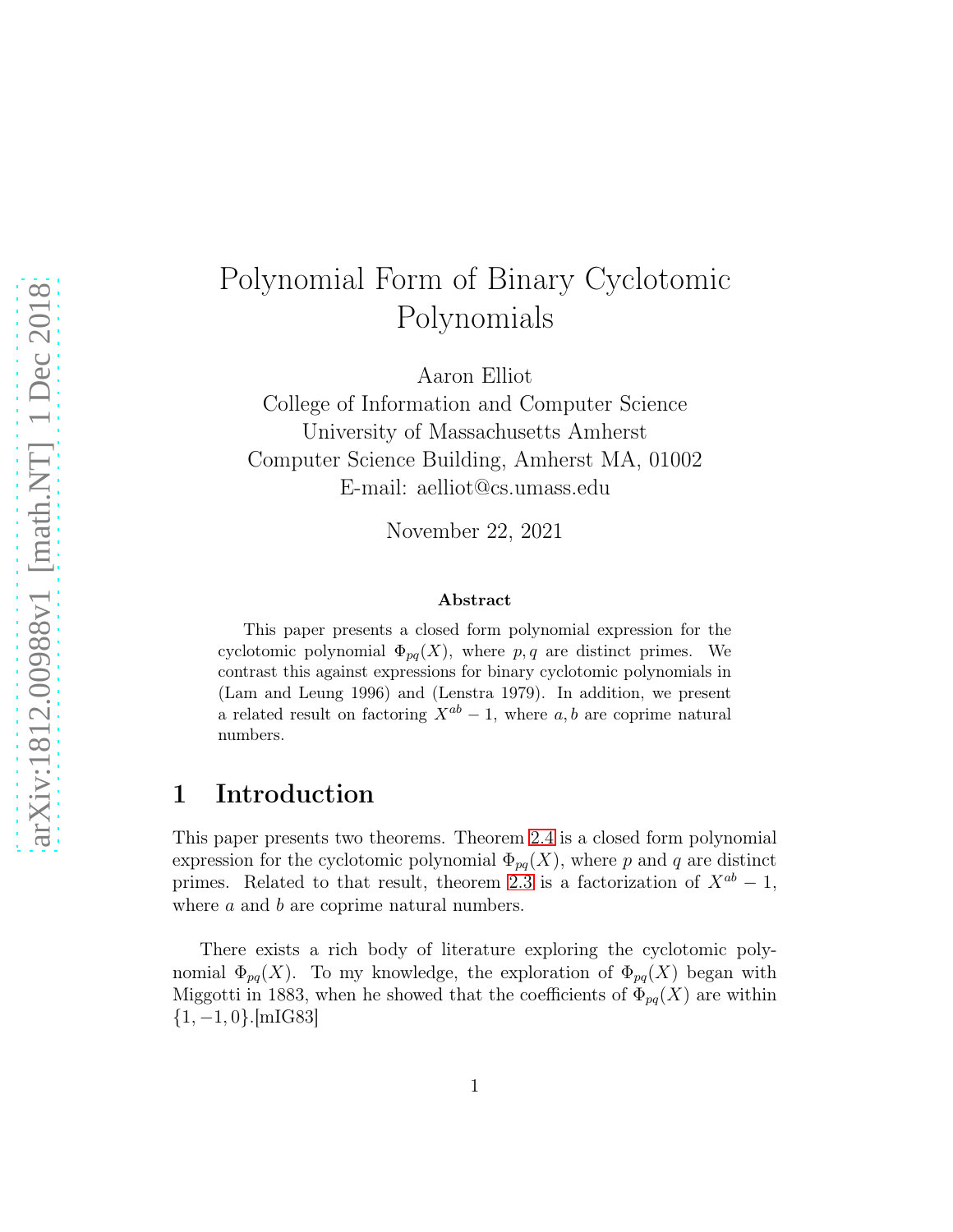Similarly to this paper, a multitude of authors have proposed explicit expressions for  $\Phi_{pq}(X)$ . We contrast our expression for  $\Phi_{pq}(X)$  against the expressions proposed by Lenstra in 1979[HWL79] and Lam and Leung in 1996[LL96].

Lenstra demonstrated in 1979 that

<span id="page-1-0"></span>
$$
\Phi_{pq}(X) = \sum_{i=0}^{\lambda-1} \sum_{j=0}^{\mu-1} X^{ip+jq} - \sum_{i=\lambda}^{q-1} \sum_{j=\mu}^{p-1} X^{ip+jq-pq} \tag{1.1}
$$

where  $\lambda, \mu \in \mathbb{N}$  such that  $0 < \lambda < q$ ,  $0 < \mu < p$ ,  $\lambda p \equiv_q 1$  and  $\mu q \equiv_p 1$ .[HWL79]

Lam and Leung demonstrated in 1996 the conditions under which the coefficients of  $\Phi_{pq}(X)$  are 1, -1, or 0. Using a result from Boot and Greenberg[BG64] that there exists non-negative integers r, s such that  $rp + sq =$  $(p-1)(q-1)$ , Lam and Leung showed,

<span id="page-1-1"></span>
$$
\Phi_{pq}(X) = \sum_{k=0}^{(p-1)(q-1)} a_k X^k
$$
\n(1.2)

where  $a_k = 1$  if and only if there exists a solution to  $k = ip + jq$  for some  $i \in [0, r]$  and  $j \in [0, s]$ ;  $a_k = -1$  if and only if there exists a solution to  $k + pq = ip + jq$  for some  $i \in [r+1, q-1]$  and  $j \in [s+1, p-1]$ ; lastly,  $a_k = 0$ otherwise.[LL96]

However, as we will demonstrate in corollary [2.1](#page-2-0) both [\(1.1\)](#page-1-0) and [\(1.2\)](#page-1-1) are identical once simplified.

The main result of this paper, in theorem [2.4,](#page-5-0) stands at contrast against the expressions  $(1.1)$  and  $(1.2)$ . An advantage of the above expressions is that they lend themselves to some analysis tasks well. However, the main disadvantage of both the above expressions is that they require solving for integer solutions of  $\mu$ ,  $\lambda$  and  $r$ , s respectively. A possible route for further research is investigating the full repercussions of the expression we present equalling the above expressions for  $\Phi_{pq}(X)$ .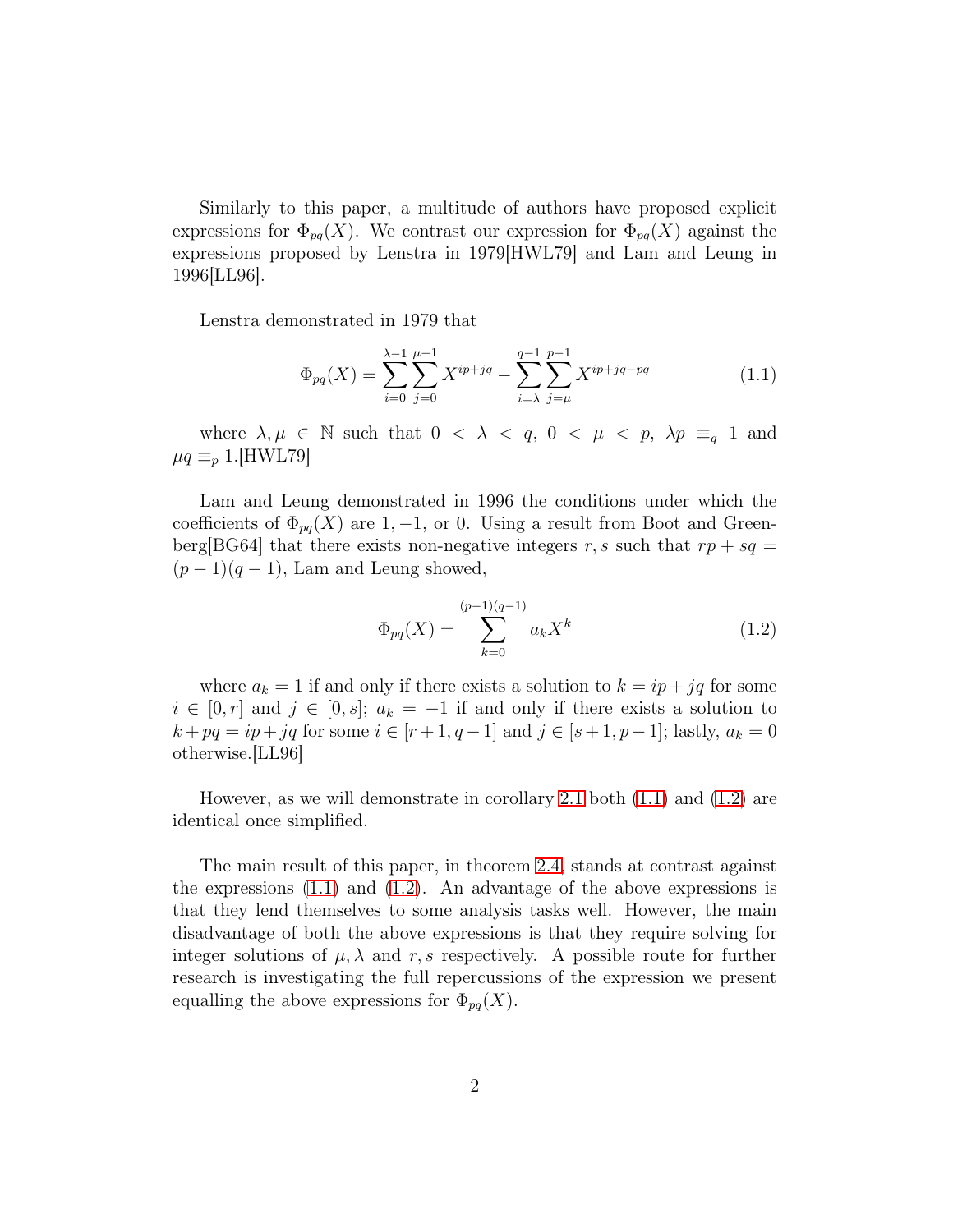#### 2 Theorems

<span id="page-2-0"></span>**Corollary 2.1.** The expressions  $(1.1)$  and  $(1.2)$  can be simplified to identical expressions.

*Proof.* From [HWL79], given distinct primes  $p,q$ , and  $\lambda, \mu \in \mathbb{N}$  such that  $0 < \lambda < q$ ,  $0 < \mu < p$ ,  $\lambda p \equiv_q 1$  and  $\mu q \equiv_p 1$ . However,  $\lambda$  is simply the multiplicative inverse of  $p$  modulo  $q$  in its unique reduced form, and  $\mu$  is the multiplicative inverse of q modulo p in its unique reduced form. Euler's Totient Theorem implies that,  $\lambda = [p^{q-2}]_q$  and likewise,  $\mu = [q^{p-2}]_p$ . Implying,

<span id="page-2-2"></span>
$$
\Phi_{pq}(X) = \sum_{i=0}^{[p^{q-2}]_q-1} \sum_{j=0}^{[q^{p-2}]_p-1} X^{ip+jq} - \sum_{i=[p^{q-2}]_q}^{q-1} \sum_{j=[q^{p-2}]_p}^{p-1} X^{ip+jq-pq}
$$
(2.1)

From [BG64], as  $p, q$  are distinct primes, there exists r, s are such that they are the smallest non-negative integers solution to  $rp+sq = (p-1)(q-1)$ . As well [BG64] showed that  $(s + 1)q \equiv_p 1$ , and likewise  $(r + 1)p \equiv_q 1$ . By the same logic as above, it follows that,  $s = [q^{p-2}]_p - 1$  and  $r = [p^{q-2}]_q - 1$ .

However, [LL96] show that

<span id="page-2-1"></span>
$$
\Phi_{pq}(X) = \sum_{\substack{k=0 \ \exists i \in [0,r], j \in [0,s]}}^{(p-1)(q-1)} X^k - \sum_{\substack{k=0 \ \exists i \in [r+1,q-1], j \in [s+1,p-1]}}^{(p-1)(q-1)} X^k \tag{2.2}
$$
\n
$$
\lim_{\substack{k=0 \ \exists i \in [p+1,q-1], j \in [s+1,p-1]}} X^k
$$

However,

$$
\{k \in \mathbb{N} : 0 \le k \le (p-1)(q-1) \text{ and } \exists i \in [0, r], j \in [0, s] \text{ s.t. } k = ip + jq\}
$$

is trivially equal to  $\{ip + jq : i \in [0, r], j \in [0, s]\}.$  Likewise,

$$
\{k \in \mathbb{N} : 0 \le k \le (p-1)(q-1) \text{ and } \exists i \in [r+1, q-1], j \in [s+1, p-1] \text{ s.t. } k + pq = ip + jq\}
$$

is trivially equal to  $\{ip + jq - pq : i \in [r+1, q-1], j \in [s+1, p-1]\}.$  Thus, we can rewrite [\(2.2\)](#page-2-1) as,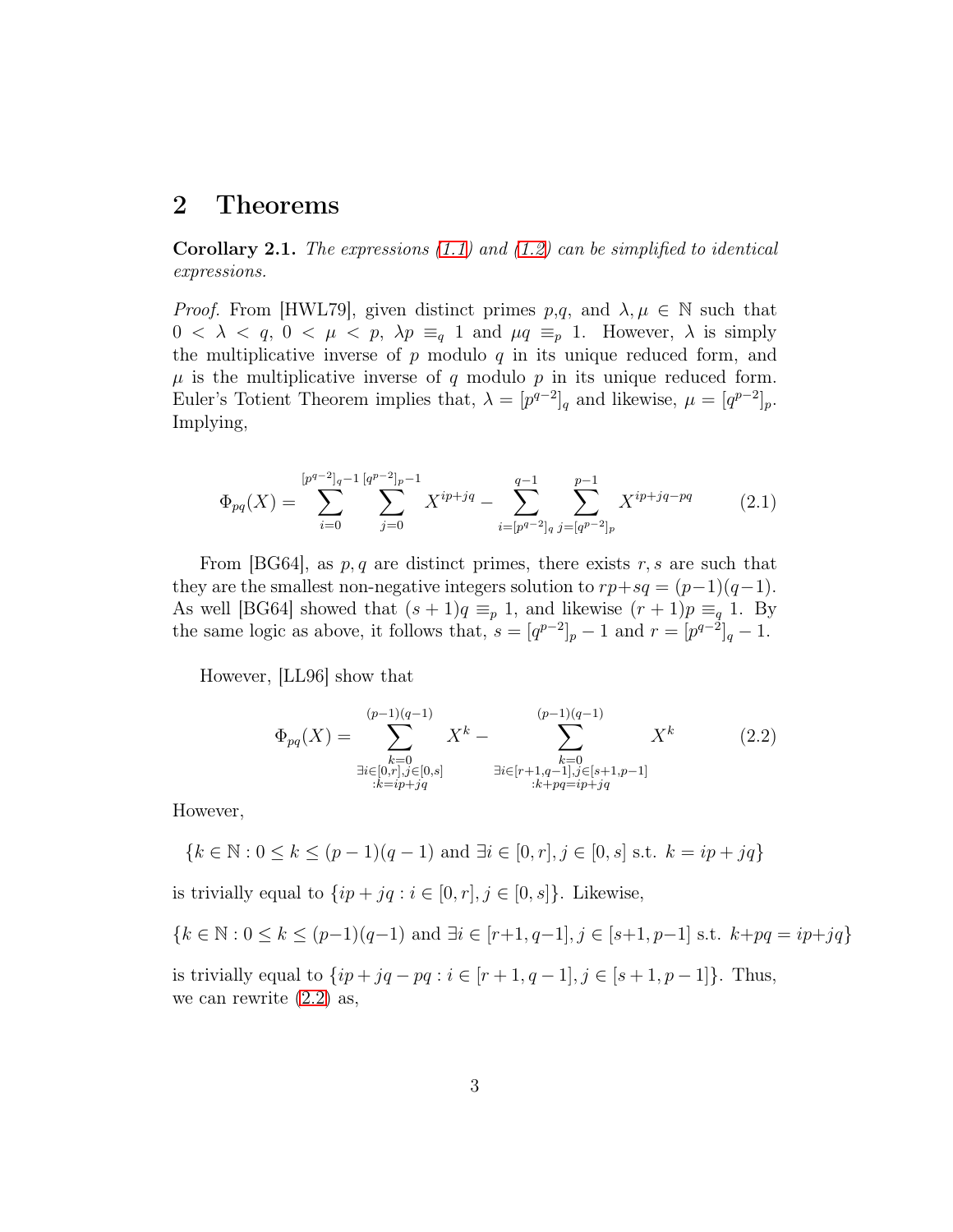$$
\Phi_{pq}(X) = \sum_{i=0}^{r} \sum_{j=0}^{s} X^{ip+jq} - \sum_{i=r+1}^{q-1} \sum_{j=s+1}^{p-1} X^{ip+jq-pq}
$$
\n(2.3)

$$
= \sum_{i=0}^{[p^{q-2}]_q-1} \sum_{j=0}^{[q^{p-2}]_p-1} X^{ip+jq} - \sum_{i=[p^{q-2}]_q}^{q-1} \sum_{j=[q^{p-2}]_p}^{p-1} X^{ip+jq-pq} \tag{2.4}
$$

Thus, once the reduced value are substituted for  $\mu$ ,  $\lambda$  and  $s$ ,  $r$  we arrive at the identical formulas [\(2.1\)](#page-2-2), [\(2.4\)](#page-3-0).  $\Box$ 

<span id="page-3-1"></span>**Lemma 2.2.** Given  $a, b, i \in \mathbb{N}$  such that a is coprime to b and  $a > b$ ,

<span id="page-3-0"></span>
$$
X^{[ai]_b} + (X^b - 1)(\sum_{j=1}^{\lfloor \frac{ai}{b} \rfloor} X^{ai - bj}) = X^{ai}
$$

*Proof.* Consider  $a, b, i \in \mathbb{N}$  such that a is coprime to b and  $a > b$ . If i=0, then

$$
X^{[a0]_b} + (X^b - 1)(\sum_{j=1}^{\lfloor \frac{a0}{b} \rfloor} X^{a0 - bj}) = X^0 + (X^b - 1) * 0 = X^0
$$

If  $i>0$ , then

$$
X^{[ai]_b} + (X^b - 1)(\sum_{j=1}^{\lfloor \frac{ai}{b} \rfloor} X^{ai - bj}) = X^{[ai]_b} + (X^b - 1)(\sum_{j=1}^{\frac{ai - [ai]_b}{b}} X^{ai - bj})
$$
  

$$
= X^{[ai]_b} + (\sum_{j=1}^{\frac{ai - [ai]_b}{b}} X^{ai - bj + b}) - (\sum_{j=1}^{\frac{ai - [ai]_b}{b}} X^{ai - bj})
$$
  

$$
= X^{[ai]_b} + (\sum_{j=0}^{\frac{ai - [ai]_b}{b}} X^{ai - bj}) - (\sum_{j=1}^{\frac{ai - [ai]_b}{b}} X^{ai - bj})
$$
  

$$
= X^{[ai]_b} + X^{ai} - X^{ai - b(\frac{ai - [ai]_b}{b})}
$$
  

$$
= X^{ai}
$$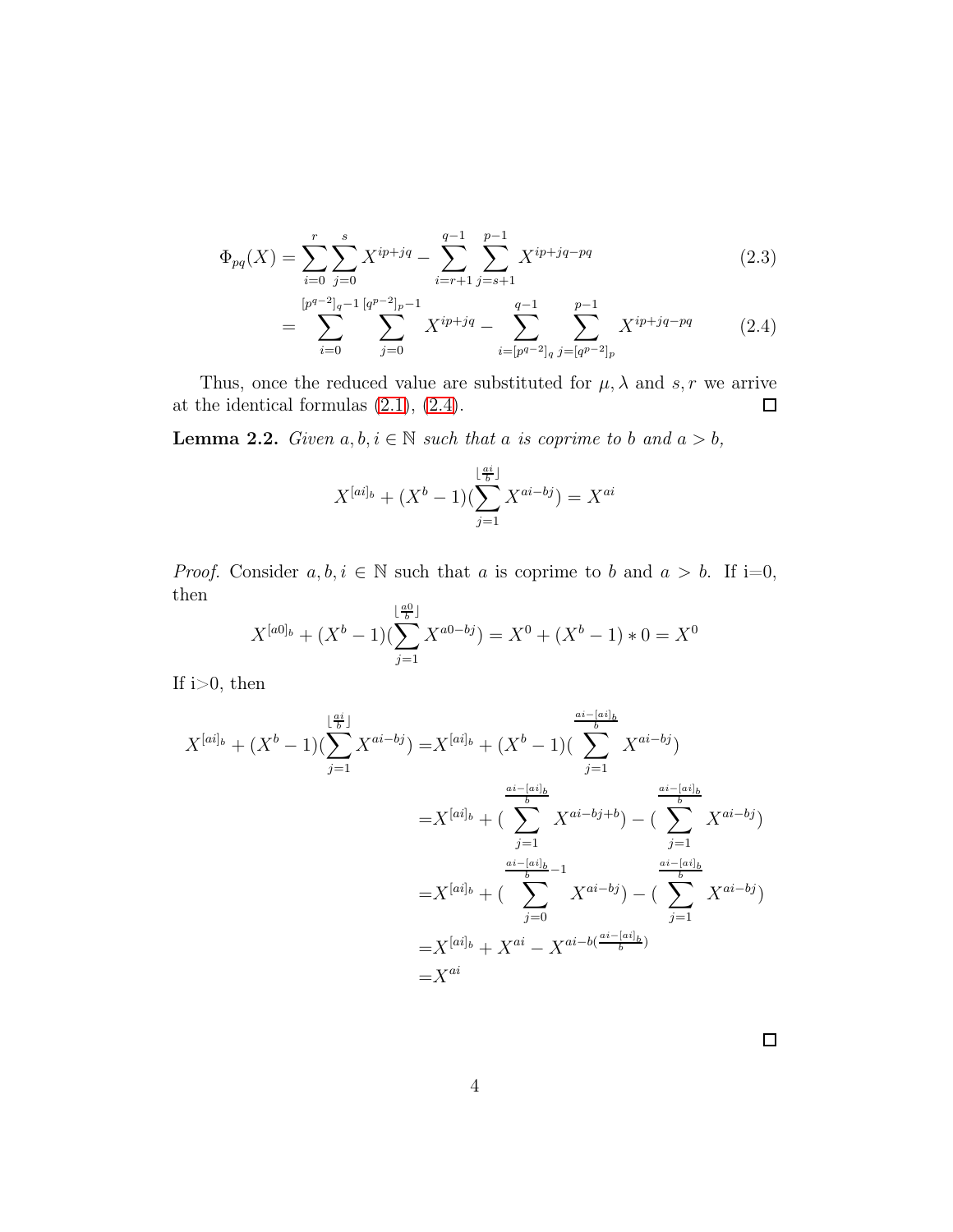<span id="page-4-0"></span>**Theorem 2.3.** Given  $a, b \in \mathbb{N}$  such that a is coprime to b and  $a > b$ .

$$
X^{ab} - 1 = (X^a - 1)(\sum_{i=0}^{b-1} X^i)(1 + (X - 1)\sum_{i=0}^{b-1} \sum_{j=1}^{\lfloor \frac{ai}{b} \rfloor} X^{ai - bj})
$$

*Proof.* Given  $a, b \in \mathbb{N}$ :  $a, b$  are coprime and  $a > b$ , let  $V = \{0, 1, 2, ..., b-1\}$ ,  $W = \{ai : i \in V\}.$ 

From the definition of complete residue systems, [Raj13] definition 13, V forms a complete residue system modulo b. As  $a, b$  are coprime, from [Raj13] Theorem 24, it follows that W forms a complete residue system modulo b. Therefore  $\{[i]_b : i \in W\} = \{[i]_b : i \in V\} = V$ . Let  $U = \{[i]_b : i \in W\}$ . It follows that,

$$
\sum_{i=0}^{b-1} (X^{[ai]_b}) = \sum_{u \in U} (X^u) = \sum_{v \in V} (X^v) = \sum_{i=0}^{b-1} (X^i)
$$
 (2.5)

Consider  $X^{ab} - 1$ .

$$
X^{ab} - 1 = (X^a - 1) \sum_{i=0}^{b-1} X^{ai}
$$
 (2.6)

 $i=0$ 

<span id="page-4-1"></span> $j=1$ 

Using lemma [2.2,](#page-3-1) we substitute  $X^{ai}$ ,

$$
(X^{a} - 1) \sum_{i=0}^{b-1} X^{ai} = (X^{a} - 1) \sum_{i=0}^{b-1} (X^{[ai]_b} + (X^{b} - 1) \sum_{j=1}^{\lfloor \frac{ai}{b} \rfloor} X^{ai - bj})
$$
(2.7)  

$$
= (X^{a} - 1) (\sum_{j=0}^{b-1} (X^{[ai]_b}) + (X^{b} - 1) \sum_{j=1}^{b-1} \sum_{j=1}^{\lfloor \frac{ai}{b} \rfloor} X^{ai - bj})
$$
(2.8)

 $i=0$ 

Using equation 
$$
2.5
$$
,

$$
= (X^{a} - 1)(\sum_{i=0}^{b-1} X^{i} + (X^{b} - 1)\sum_{i=0}^{b-1} \sum_{j=1}^{\lfloor \frac{ai}{b} \rfloor} X^{ai - bj})
$$
 (2.9)

$$
= (X^{a} - 1)(\sum_{i=0}^{b-1} X^{i})(1 + (X - 1)\sum_{i=0}^{b-1} \sum_{j=1}^{\lfloor \frac{ai}{b} \rfloor} X^{ai - bj})
$$
 (2.10)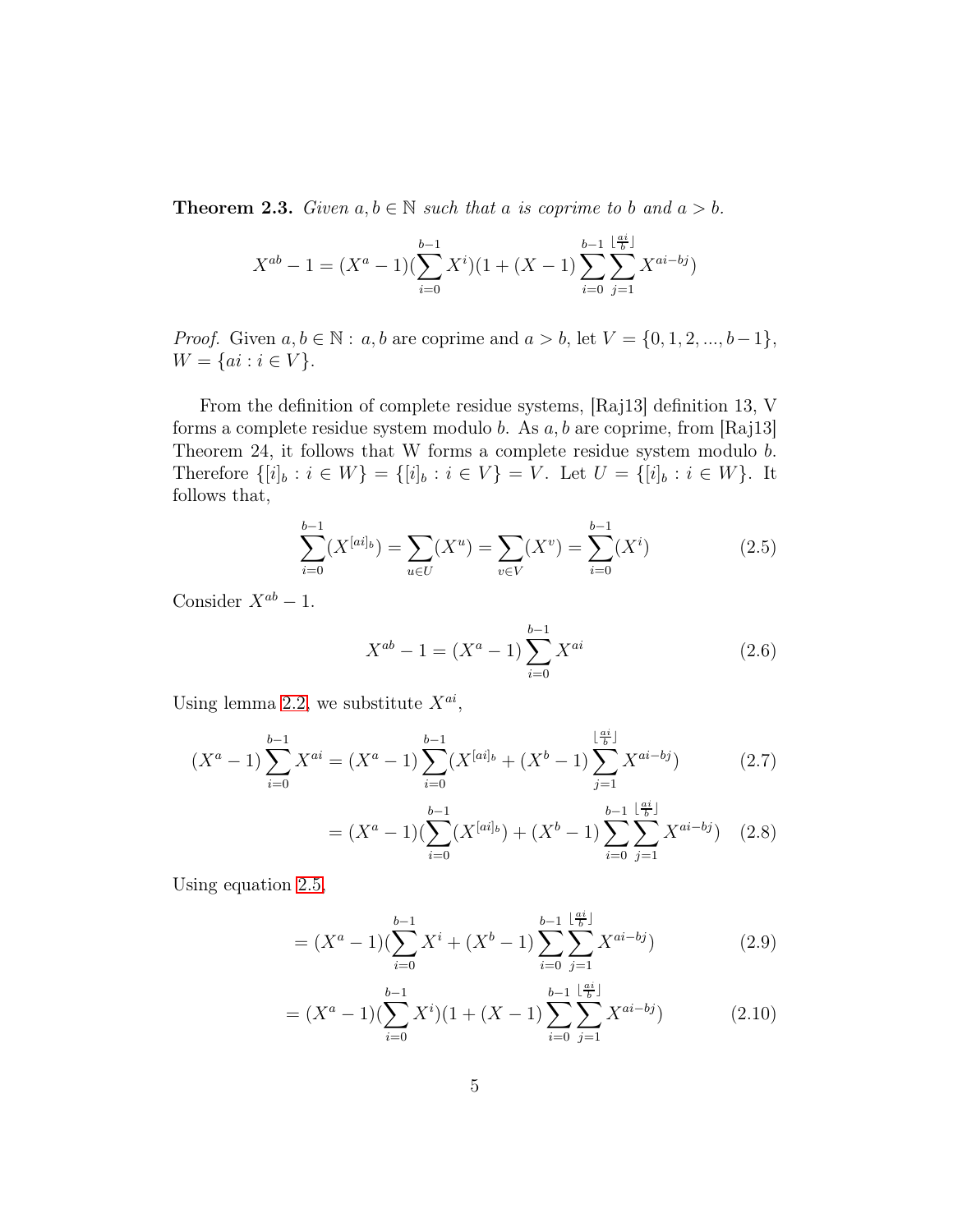Thus,

$$
X^{ab} - 1 = (X - 1)(\sum_{i=0}^{a-1} X^i)(\sum_{i=0}^{b-1} X^i)(1 + (X - 1)\sum_{i=0}^{b-1} \sum_{j=1}^{\lfloor \frac{ai}{b} \rfloor} X^{ai - bj}) \tag{2.11}
$$

<span id="page-5-0"></span>**Theorem 2.4.** Given distinct primes p and q such that  $p > q$ .

$$
\Phi_{pq}(X) = (1 + (X - 1) \sum_{i=0}^{q-1} \sum_{j=1}^{\lfloor \frac{pi}{q} \rfloor} X^{pi - qj})
$$

Proof. From [Ge] Theorem 4,

$$
X^m - 1 = \prod_{k \in \{k \in \mathbb{N} : k|m\}} \Phi_k(X)
$$

Given distinct primes  $p, q$  such that  $p > q$ , consider the following:

$$
X^{pq} - 1 = \prod_{k \in \{k \in \mathbb{N} : k|pq\}} \Phi_k(X)
$$
\n(2.12)

$$
=\prod_{k\in\{1,p,q,pq\}}\Phi_k(X)\tag{2.13}
$$

$$
=(X-1)(\sum_{i=0}^{p-1}X^{i})(\sum_{i=0}^{q-1}X^{i})\Phi_{pq}(X)
$$
\n(2.14)

Implying,

$$
\Phi_{pq}(X) = \frac{X^{pq} - 1}{(X - 1)(\sum_{i=0}^{p-1} X^i)(\sum_{i=0}^{q-1} X^i)}
$$
(2.15)

By Theorem [2.3,](#page-4-0) this implies,

$$
\Phi_{pq}(X) = \frac{(X-1)(\sum_{i=0}^{p-1} X^i)(\sum_{i=0}^{q-1} X^i)(1 + (X-1)\sum_{i=0}^{q-1} \sum_{j=1}^{\lfloor \frac{pi}{q} \rfloor} X^{pi-qj})}{(X-1)(\sum_{i=0}^{p-1} X^i)(\sum_{i=0}^{q-1} X^i)}
$$
(2.16)

$$
\Phi_{pq}(X) = 1 + (X - 1) \sum_{i=0}^{q-1} \sum_{j=1}^{\lfloor \frac{pi}{q} \rfloor} X^{pi - qj}
$$
 (2.17)